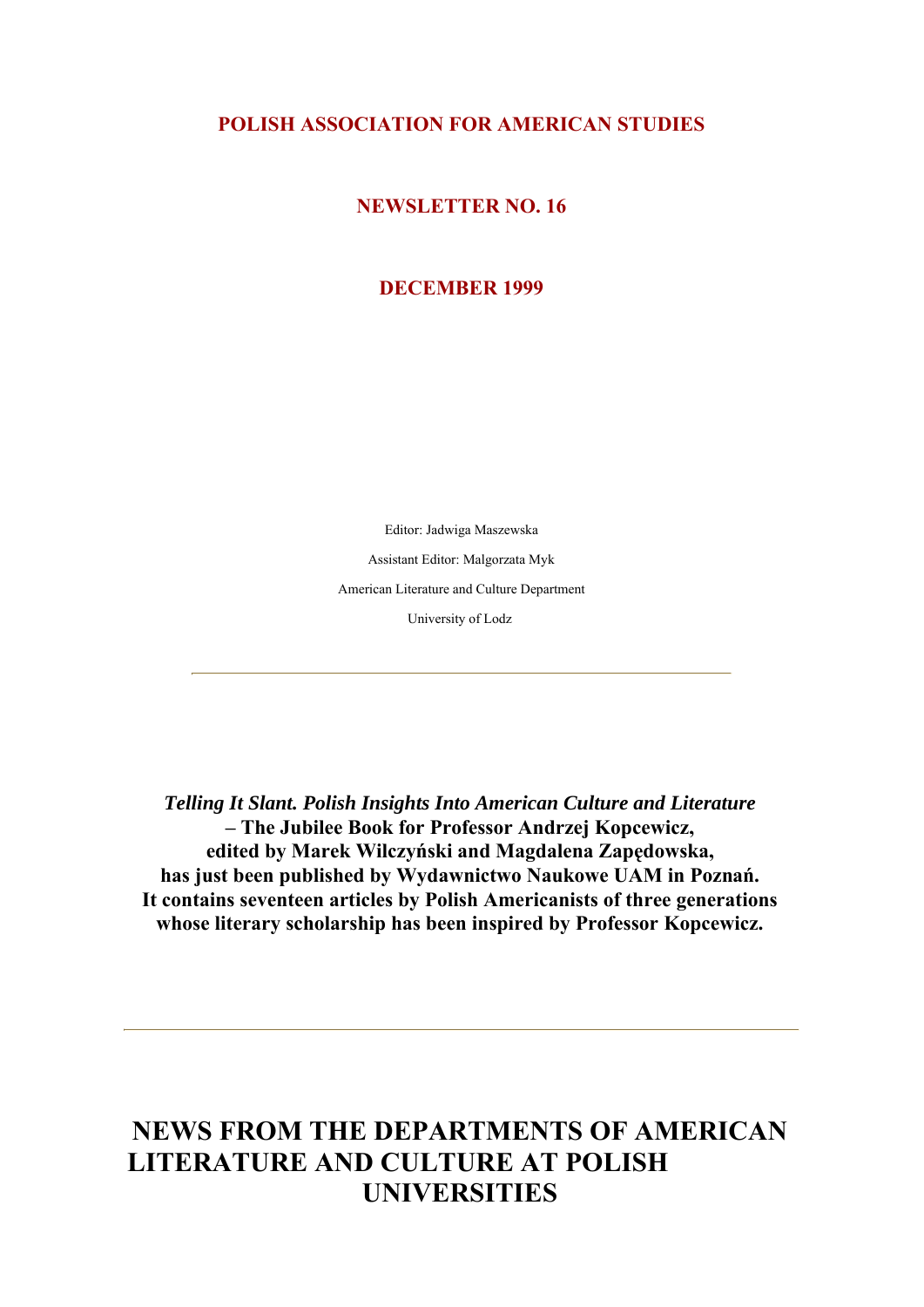# **News from the Department of American Literature and Culture, UMCS Lublin**

#### **Visiting lecturers**:

\* Nancy Burke (Warsaw University) "Canadian Literature in English"

\* Stephen Nissenbaum (University of Massachusetts, Amherst) "Sexuality and Prudery in 19th Century America" \* Ronald Libertus (University of Minnesota, Minneapolis) "Native American Art of the Northwest" \* Dana Heller (Old Dominion University, Norfolk, Virginia) "Afro-American Writers and the Literature of Mobility" \* Mary C. Segers (Rutgers University) "The Roman Catholic Church in American Politics: Progress & Regress" \* Victor Greene (University of Wisconsin) "Is America Still A Heaven for Immigrants: The Multiculturalist Debate" \* Diane Negra (University of North Texas) "Failed Polonization of Hollywood - the case of Pola Negri"

\* In March/April Monika Adamczyk-Garbowska presented a series of lectures on Polish and American literature on the Holocaust at a number of universities, including Princeton, Reed College (Portland, OR), University of Wisconsin at Milwaukee, and University of Michigan at Ann Arbor.

\* Joanna Durczak, Małgorzata Siwek, Bianka Zarzycka, John Leo, and Paweł Frelik have had their papers accepted for different workshops at European Association for American Studies Conference in Graz in April 2000; Jerzy Durczak will chair a workshop at the same conference.

### **Nationhood and Citizenship Conference**

Organizing September workshop-conferences for young scholars from former Eastern Block countries has become tradition

at American Literature and Culture Department of Maria Curie-Skłodowska University. This year meeting, entitled "Nationhood and Citizenship", masterminded by Jerzy Durczak (the department chair), and invaluably supported by American Embassy's USIS, again took place in Puławy between 22 and 25 of September. The conference organizers were honored to host Heinz Ickstadt (J.F. Kennedy Institute, Berlin) and Rob Kroes (University of Amsterdam), the current and former executive officers of European Association for American Studies, whose lectures enjoyed such popularity last year. This time, both speakers discussed various concepts of national identity in contemporary American

literature and culture. The guest lecturers from the United States, Eric Sandeen (University of Wyoming) and Roy Rosenzweig (George Mason University), considered perceptions of space and history in American culture. Piotr Skurowski (University of Warsaw), the only Polish lecturer, analyzed the national identity of Afro-Americans in Europe.

The conference participants represented universities and colleges from Belarus, Ukraine, Estonia, Russia, Czech Republic, Bulgaria, Romania, Slovakia, and Hungary. Additionally, we hosted a few young scholars from Germany and Poland.

### **New Courses**:

#### **John Leo**

\* Topics in Film Studies: The Road Movie

\* Topics in Film Studies: The Western

\* Topics in Film Studies: The Cold War

### **Monika Adamczyk-Garbowska**

\* Responses to the Holocaust in American Literature

#### **Paweł Frelik**

\* Postmodern Science-Fiction

### **Joanna Durczak**

\* American Literature of Contact \* Nature, Technology and the American Mind \* Contemporary Native American Literature

**Jerzy Durczak**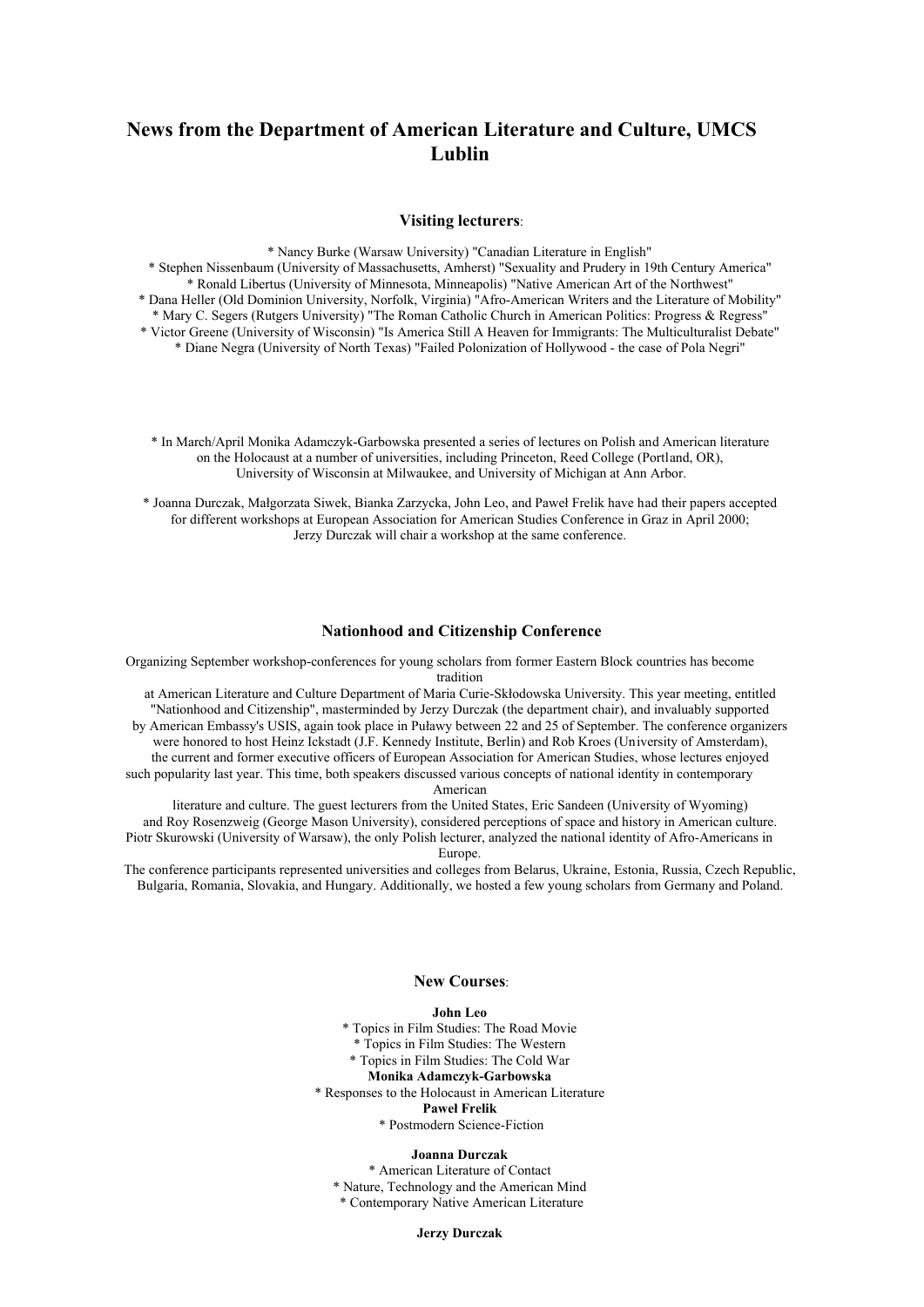\* The 1960s: Ideas, Literature, Film, Music \* American Short-Story in the 1980s and 1990s

**Jerzy Kutnik**

\* Contemporary Social Issues in US Supreme Court Decisions

**John Archer**

\* History of American Architecture

**Roy Goldblatt** \* American Literature of the 30s

### **Conferences and Fellowships**:

- Jerzy Durczak taught a seminar titled "Raymond Carver's Fiction" at University of Joensuu

- Bianka Zarzycka presented a paper at the PASE conference in Wrocław

- Dorota Janowska and Bianka Zarzycka presented papers at the Black Studies conference in Munster in March 1999.

- Małgorzata Siwek spent 3 months at Karlstad University, Sweden, researching for her doctoral dissertation.

- Paweł Frelik presented a paper at the annual conference of the Netherlands American Studies Association in Middleburg in June 1999.



#### **Jerzy Durczak**

"Mixed Blessings of Freedom: American Literature in Poland Under and After Communism," *American Studies* (Kansas) 40:2, 1999.

**Paweł Frelik**

"Raymonda Federmana żywot encyklopedyczny" (a review of FEDERMAN: A to X-X-X-X. Recyclopedic Narrative, ed. Larry McCaffery, Thomas Hartl, Doug Rice), *Akcent* 2/99.

# **News from the Department of American Studies and Mass Media (AMS) University of Lódz**

#### **Honors**:

On August 16, 1999, Elżbieta H. Oleksy received the Title of Professor from the President of Poland. Following Professor Andrzej Kopcewicz, she is the second Full Professor of American Studies in Poland.

In October 1999 Elżbieta H. Oleksy received an award for research (for her book on women's culture in the US South Dixie's Women. Literature and Film) from the Rector of Łódź University.



Elzbieta H. Oleksy (ed.) *Mass Media w Społeczenstwie Obywatelskim*, Wydawnictwo Uniwersytetu Lodzkiego.

Elzbieta H. Oleksy, and Zoltan Abadi-Nagy "Central European Contribution" in Gary Scharnhorst (ed.) *American Literary Scholarship. An Annual 1997*, Durham and London: Duke University Press, 1999, pp. 476-490.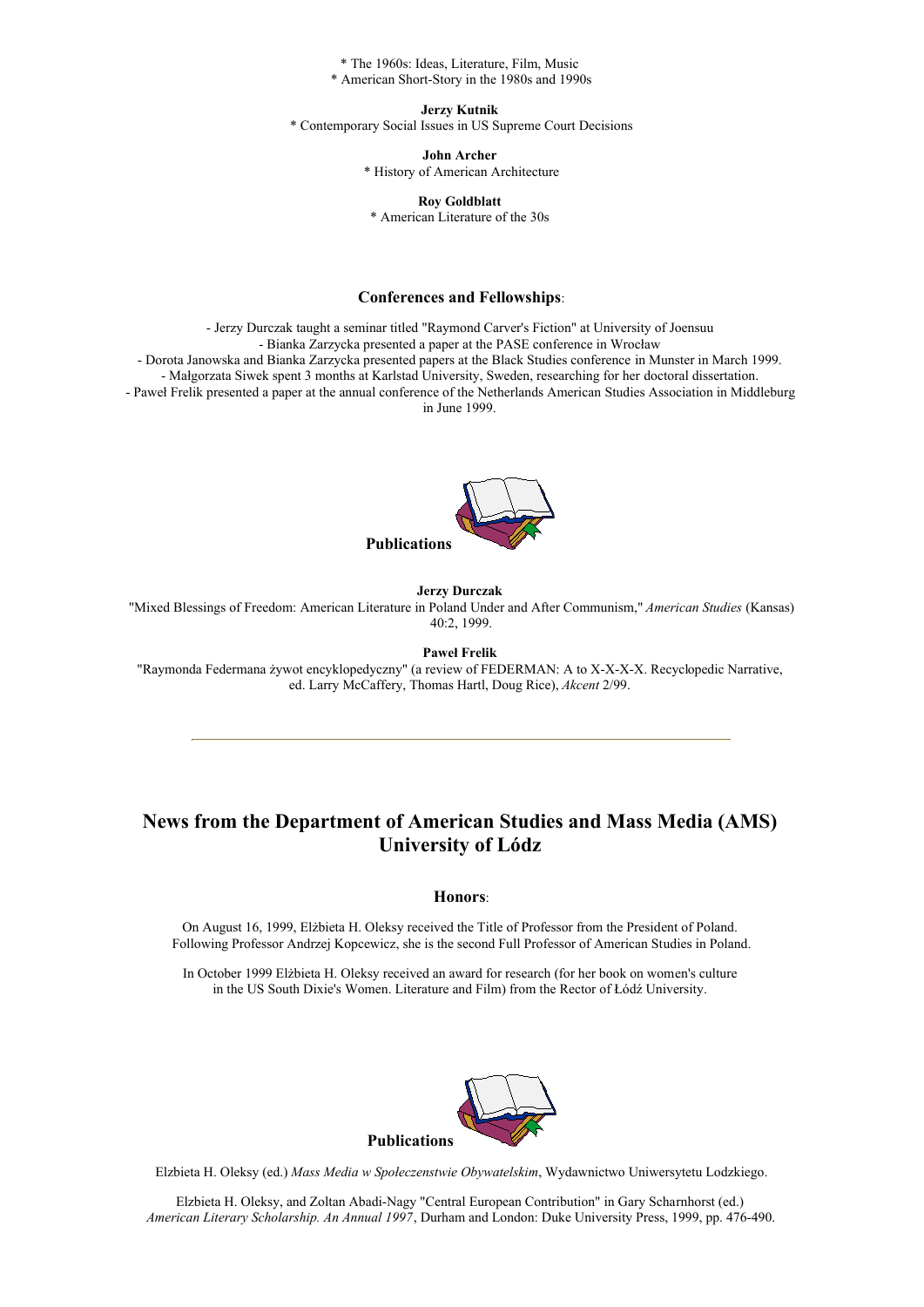Elzbieta H. Oleksy "Plight in Common? Women's Studies in the New Democracies" in *Winds of Change: Women and the University Culture - Conference Proceedings Vol. 2*, Cohen, Dinah et al. (eds), Sydney: University of Technology, 1999, pp. 549-552.

Elzbieta H. Oleksy "Akredytacja i Doskonalenie Jakosci Kształcenia w Szkolnictwie Wyzszym" in *Wyzsze Uczelnie Stymulatorem*

*Przemian Systemowych w Polsce; Rola Stypendystów Fulbrighta: Doswiadczenia - Bariery - Szanse*, Bronisław Marciniak, Elżbieta Pakszys, Kuliusz Tyszka (eds), Poznan: Wydawnictwo Uniwersytetu Adama Mickiewicza, 1999, pp. 47-55.

David LaFrance, and Guy P.C. Thomson *Patriotism, Politics and Popular Liberalism in Nineteenth-Century Mexico: Juan Francisco Lucas and the Puebla Sierra*, Wilmington: SR Books, 1999.

Wieslaw Oleksy, and Henry Wasser "Poland. Transformation of Higher Education in Poland after 1989" in P. Sabloff (ed.) *Higher Education in the Post-Communist World*, New York: Garland, 1999, pp. 97-137.

Wieslaw Oleksy "Fulbright-Heyes. Study Travel Abroad Program: Doswiadczenia i perspektywy" in *Wyzsze Uczelnie Stymulatorem Przemian Systemowych w Polsce; Rola Stypendystów Fulbrighta: Doswiadczenia - Bariery - Szanse*, Bronisław Marciniak, Elżbieta Pakszys, Kuliusz Tyszka (eds), Poznań: Wydawnictwo Uniwersytetu Adama Mickiewicza, 1999, pp. 16-23.

Wieslaw Oleksy *Mass Media. Podręcznik akademicki*, ZAMM Press, Uniwersytet Lodzki, 1999.

Wieslaw Oleksy "The Development of a Democratic and Market Economy Society in Poland", New York: In press: Garland.

#### **Conferences**

On April 8-11, 1999, the Department of American Studies and Mass Media, University of Lodz, together with the Department of Film and Theater, University of Lodz, and the Department of Film and Drama, University of Reading (Great Britain), co-organized "Gender - Theatre - Cinema: A Cross-cultural and Interdisciplinary Conference in Film and Theatre Studies." The participants came from Poland and other Central and Eastern European countries as well as Western Europe and the United States. The conference addressed issues arising from the study of gender in film and theater. It evolved around topics like gender representation and gender theory, gender issues in national contexts, representation of genders in film and drama, and discussions of sexuality and identity.

Elzbieta H. Oleksy gave a keynote lecture "'A sparrow with a broken wing...and a shot of vodka': Constructions of Femininity in Polish Visual Culture." Other ASM's representatives at the conference were Agnieszka Borkowska, who delivered a paper: "The 'New Woman': Contemplating Women in Un-Womanly(?) Roles," and Jaroslaw Wojcieszek, a student of American Studies and Mass Media major, whose presentation was entitled "Woman as an Alien: Female Representation in Science-Fiction Film."

A selection of papers from this conference entitled "Gender in International film," edited by Elzbieta H. Oleksy, Elzbieta Ostrowska, and Mike Stevenson, has been submitted for publication in Peter Lang. A selection of papers in Polish will be published by Energeia, a publishing house in Warsaw.

#### **Presentations**

David LaFrance "The Mexican Revolution Viewed from the Central State of Puebla: The nonmilitary Role of the Military," at International Federation of Caribbean and Latin American Studies, Tel Aviv, April 1999.

Wieslaw Oleksy spent 2 weeks (October 8-23, 1999) in Australia at the invitation of the Institute for International Studies, University of Technology, Sydney, teaching seminars on a new canon of American Studies at ASM, and the transformation of higher education in Poland.

#### **Activities**

In May 1999, Peter Bischoff from the University of Ottawa visited ASM and gave a 6 hour seminar on "The Canadian-US Economic Cooperation."

In July 1999, a group of students and faculty from the University of Pittsburgh spent a week at ASM studying Polish economic and social transition. Wieslaw Oleksy was the organizer of the program and one of the lecturers. The group met with Kate Delaney at the American Embassy in Warsaw who organized a briefing on Poland-USA economic and political relations by the Embassy staff.

In July 1999, Tomasz Pludowski was awarded a scholarship supported by the Social Transition Programme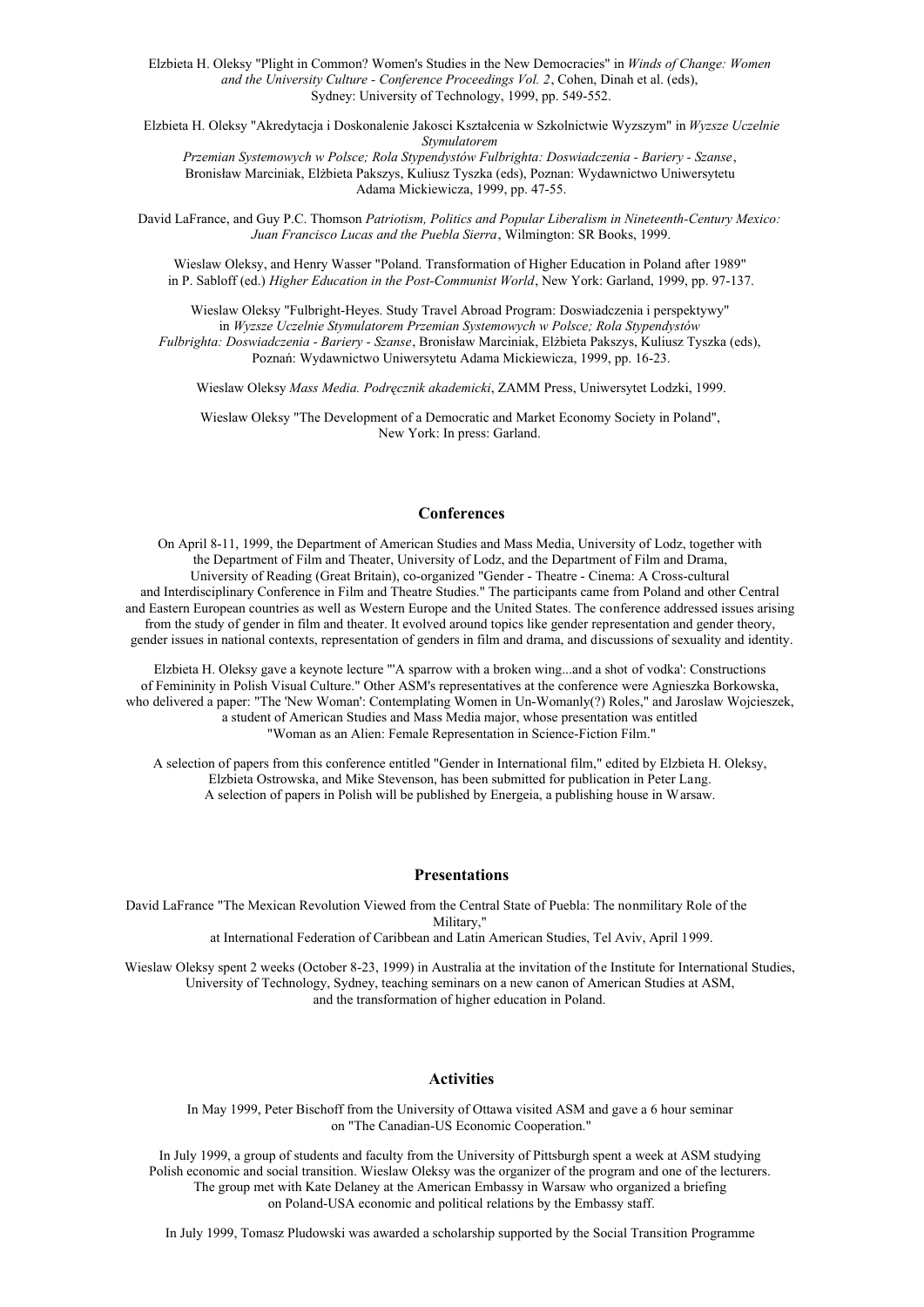in Central and Eastern Europe (MATRA) of the Netherlands Ministry of Foreign Affairs to participate in the Amsterdam-Maastricht Summer University course on TV news.

In August/September 1999, Elzbieta H. Oleksy participated in an exchange project between the University of Lodz and the University of Pittsburgh, sponsored by the Polish Research Committee (KBN). She involved herself in research on: a) the quality assessment procedures in place at the University of Pittsburgh and b) her articles on action heroines in US and Polish film.

Wieslaw Oleksy visited the University of Pittsburgh and William Paterson University of New Jersey (12 August - 10 September 1999). The visits were supported by a grant from the Polish Research Committee (KBN). The visits were connected with a research project on the implications of American accreditation systems for Polish higher education.

Ewa Brzezinska was invited to Jurata (September 28-30, 1999) to a conference "Profession - Businesswomen" organized by the Polish Association of Women Entrepreneurs and June Lavelle (Project Firm-2000, sponsored by USAID)

gathering about 200 businesswomen from all over Poland. She provided three workshops on "Team Building".

From September 30 till October 3, 1999, Tomasz Pludowski participated in a conference on regional media in Europe and the role of journalists, organized in Chania, Crete by the University of Athens.

### **Call for papers**

Polish Americanists are invited to submit books, monographs, edited collections, and articles published in 1998 and 1999 to be considered for review in the "Central European Contribution" of American Literary Scholarship. An Annual 1999, Durham and London: Duke University Press. Deadline for submission of materials: April 15, 2000.

Please send your materials to:

Department of American Studies and Mass Media University of Lodz Narutowicza 54/11 90-136 Lodz Poland Tel: (48 42) 631 97 60 Fax: (48 42) 631 97 60 e-mail: eloleksy@krysia.uni.lodz.pl

### **News form the American Literature Department Adam Mickiewicz University, Poznan**

On June 18, 1999, Marcin Turski defended a doctoral dissertation titled "Intertextual Elements in John Barth's Fiction." The dissertation was written under the supervision of Andrzej Kopcewicz, and reviewed by Jerzy Durczak and Marek Wilczynski.

> Magdalena Zapedowska presented a paper "The Figure of the Tree in 19th Century Discourse" at the Ustron conference "Organs, Organisms, Organisations: Organic Form in 19th Century Discourse," May 25 - 27, 1999.

Agnieszka Rzepa will soon publish two articles: "Znikajaca kobieta albo androgynia we współczesnym feminizmie: Reperkusje debaty w kobiecej prozie amerykanskiej" in Pakszys, E. and W. Heller. *Humanistyka i Plec (III). Miejsce kobiet w sferze publicznej: historia-literatura-polityka*, Poznan: UAM; and "Textual Androgyny? The textuality of gender and the gender of text," *Festschrift for Prof. Andrzej Kopcewicz*, Poznań.

> In 1998/1999 Agnieszka Rzepa received a research scholarship which she spent at Eastern Michigan University, Ypsilanti, MI.

> Magdalena Zapedowska spent two months (Sept-Oct 1999) on a research stipend at the John Kennedy Institute, Free University, Berlin.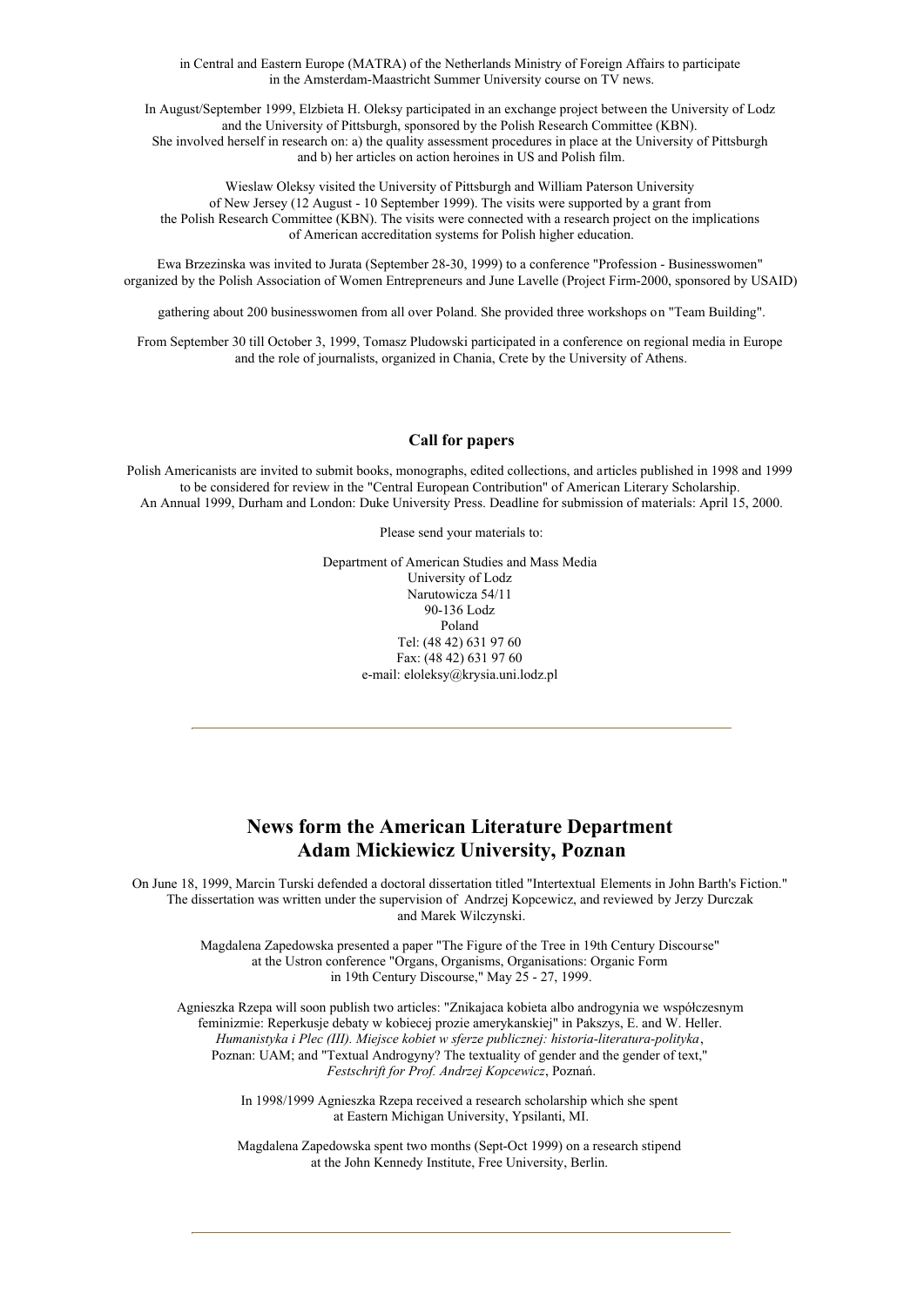# **News from the American Literature Section at the Institute of English Studies University of Warsaw**

### **Events**

In June and July, Tomasz Basiuk participated in the 23rd session of the School of Criticism and Theory, hosted by Cornell University at Ithaca, New York. As part of the SCT program, he attended a six-week seminar on "Democracy's Others," conducted by Sheila Benhabib, and mini-seminars and lectures offered by such eminent scholars as Houston Baker, Stanley Fish, Fredric Jameson, Dominic LaCapra, and others.

In March, Nancy Burke gave a series of lectures on Canadian Literature: - at the Institute of English studies - UMCS Lublin (where she also read her poetry): "Canadian Literature - Other Voices/Another Space," - at the department of English Philology, the University of Bratislava, Slovakia: "Narratives of Self and Space in Canadian Literature," and "Women Writers - at the Centre of the Canadian Canon." - She presented papers at the 8th Annual PASE Conference organized in April by the University of Wrocław and the conference of Russian Association of English Philologists, Pushkinskie Gory, Russia, which was held on September 20-26. She was invited participant at the conference "The Many Souths: Class in Southern Culture" organized by the University of Vienna, Vienna on April 8-11. On May 11 she delivered an inauguratory lecture at the opening of Canadian Resources Center at Nicholas Copernicus University, Toruń.

In May Agnieszka Graff obtained her Ph.D. at the English Institute and in October she completed her four-year studies at the Graduate School for Social Research at the Polish Academy of Sciences. In July she took part in the Summer School "New Private Spheres" on Gender Studies organized by the Central European University, Budapest.

Julia Fiedorczuk took part in the 8th PASE Conference, Wrocław, where she presented a paper.

In July, Marek Paryż received a research grant to the JFK Institute for American Studies. He also took part in the 8th Annual PASE Conference in Wrocław in April 1999 where he presented a paper.

Agata Preis-Smith is currently a Senior Fulbright Fellow at University of California, Riverside.

In October Jerzy Sobieraj joined the faculty of our section. In May he took part in the "America" conference organized in Szczyrk by the Institute of British and American Literature and Culture of the University of Silesia where he presented a paper.

### **New Courses**

Nancy Burke - American Drama Agnieszka Graff - American Feminist Criticism



**Nancy Burke**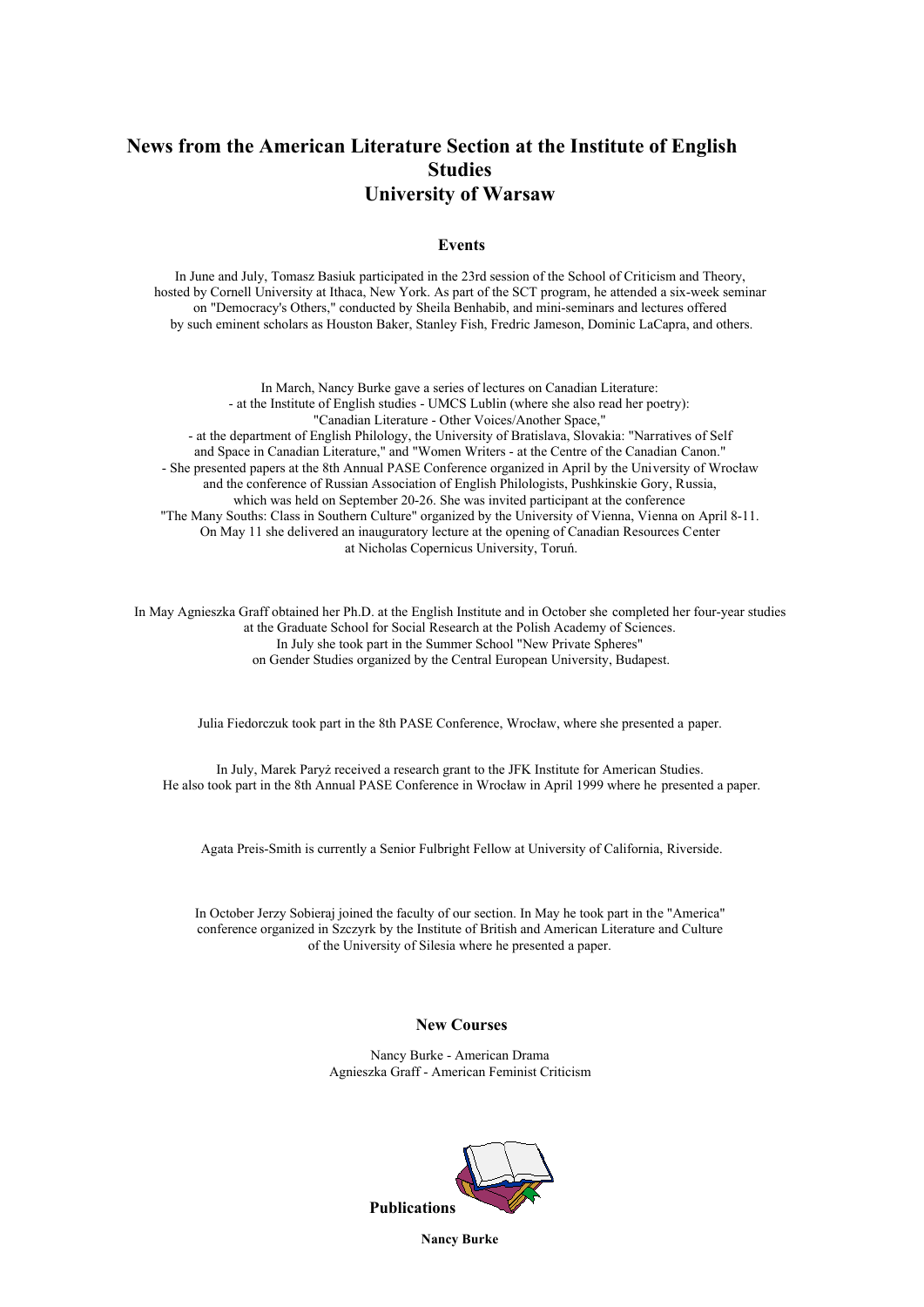*Travel Broadens the Mind*, co-author with Leon Leszek Szkutnik, Warszawa: Wiedza Powszechna, 1999.

#### **Julia Fiedorczuk**

"Time as a Source of Irony in Selected Poems by John Ashbery," *American Studies* 18, 1999.

#### **Agnieszka Graff**

"The Polish Woolf," *Virginia Woolf Miscellany*, Fall 1999 (issue on translation). "Poetyka Polskiego Patriarchatu," Proceedings of the Conference "Feministyczna Teoria Literatury" IBL PAN.

#### **Ewa Luczak**

"Rethinking History: Toni Morrison's Versions of the Past," *American Studies* 17, 1999. "Choreographing Fiction: Toni Morrison's Body Politics," Proceedings of the 7th Annual PASE Conference. Wrocław: Wydawnictwo Slask, 1999.

#### **Marek Paryz**

Marek Wilczynski (ed.) Canons, Reviews, Supplements in American Literature and Culture (review), *American Studies* 17, 1999.

John White and Brian Holden Reich (eds) Americana. Essays in Memory of Marcus Canliffe (review), *American Studies in Europe* 43, September 1999.

#### **Jerzy Sobieraj**

"Albion Tourgee and the Ku Klux Klan," *American Studies* 17, 1999. "The Old South and the Emergence of the New in Thomas Page's Red Rock," *American Studies* 18, 1999. "Digging through the Past, Introducing the Novel of Reconstruction," in *Memory and Forgetfulness*, Wojciech Kalaga and Tadeusz Rachwal (eds), Katowice: University of Silesia Press, 1999.

#### **Ilona Zawadzka**

"Parnasian Elements in Gertrude Stein's Autobiography of Alice B. Toklas," Proceedings of the 7th Annual PASE Conference. Wrocław: Wydawnictwo Slask , 1999.

### **News from the Department of American Literature and Culture, Sosnowiec, University of Silesia, Katowice**

The 1998 PAAS conference proceedings have been submitted to the publisher (Wydawnictwo Uniwersytetu Slaskiego): *Reflections on Ethical Values in Post(?)Modern American Literature (Part I)* and *Reflections on Ethical Values in Post(/)Modern American Cultures and Societies (Part II)*. We hope the book will be available at the beginning of the year 2000.

John Leo from the University of Rhode Island visited our Department in March 1999. Professor Leo gave two lectures on "Punk Aesthetics: Jack Kerouac, Kathy Acker, and 'Beat' Postmodernity"; and "Punk Aesthetics: Oliver Stone's Natural Born Killers as Political Commentary."

In June Paweł Jedrzejko presented a paper "The Book, the Chart and the Quadrant: Objects at Melvillean Sea" at The Annual Melville Society Conference on "Melville and the Sea" held in Mystic Seaport Museum, Mystic, CT. (The conference web site is: http://www.mysticseaport.org/williams-mystic/melvilleconf.html). He is now finalizing his doctoral dissertation focusing on Herman Melville's fiction.

In the academic year 1999/2000 Teresa Pyzik is on leave to complete her book on the history and development of American dramatic theory (from the Colonial times to the 20th century).

In the first week of November the Department of American Literature and Culture hosted Professor Douglass J. Robillard, an authority on Herman Melville's fiction and poetry. Professor Robillard delivered two lectures: "Selected Aspects of Herman Melville's Poetry" and "Melville and Visual Arts: Moby Dick, Bartleby and Ekphrasis." He also gave consultations to doctoral students and faculty members on the works of Melville.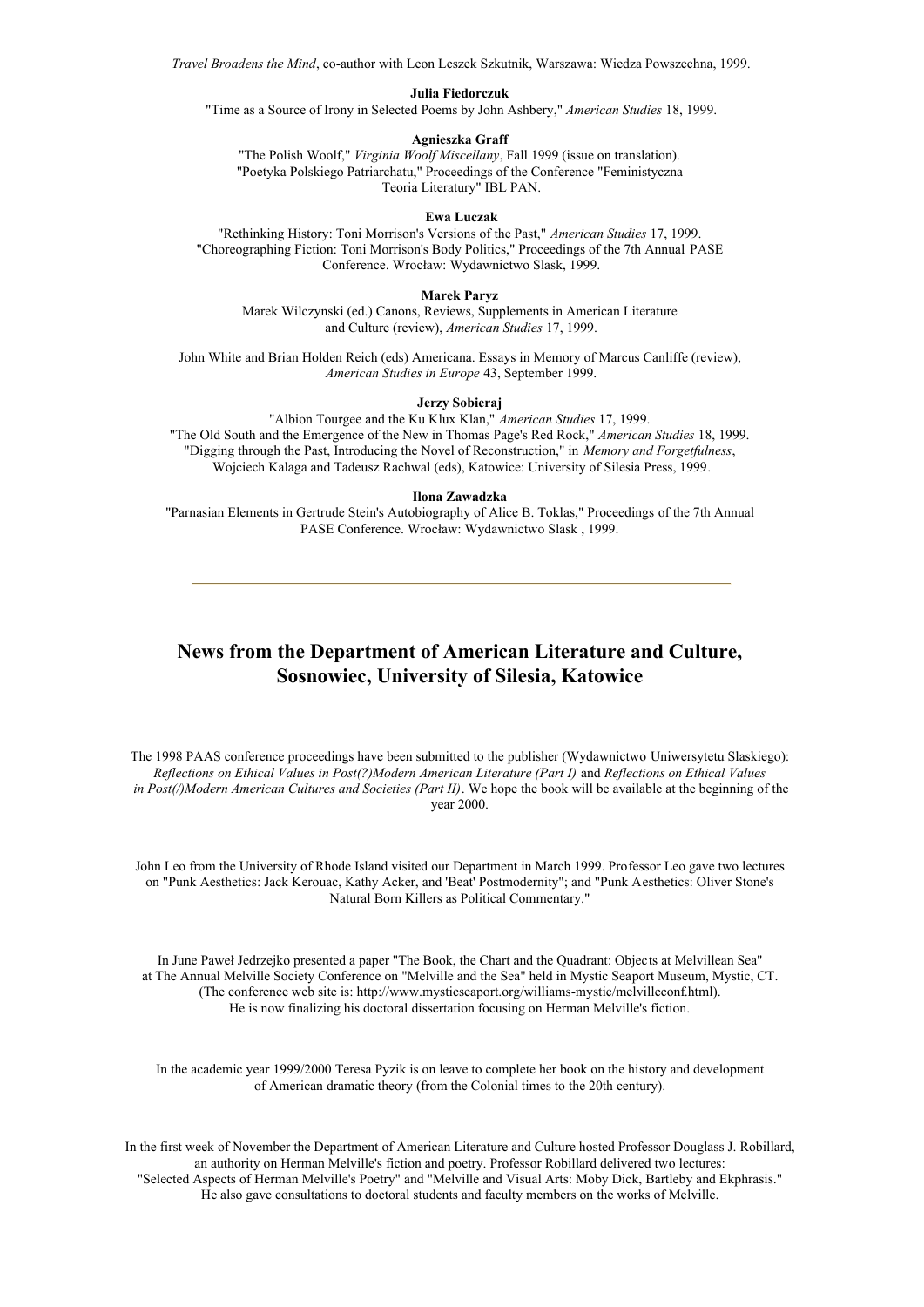# **News from the Institute of English Philology at the University of Bialystok**

Halina Parafianowicz is a dean of the Department of History and Sociology at the University of Bialystok. She teaches Modern World History at the History Department, University of Bialystok, and American History at the American Studies Center at the University of Warsaw. The result of her research as a Fulbright Scholar is the forthcoming book titled *In the Shadow of the Great Husband: The Life and Work of Eleanor Anna Roosevelt*.

### **News from the English Department of the Jagiellonian University, Cracow**

Grazyna Branny presented a paper at the 8th International April Conference organized by IFA in Cracow, titled "Delayed Repercussions of Conrad in Faulkner's Absalom, Absalom." The paper will be published shortly.

Grazyna Branny is also the author of an article titled "Arthurian Echoes in Walker Percy's Lancelot," published by the University of Regensburg in the Jubilee Book for Prof. Karl Heinz Goller. In August 1999, Irena Przemecka presented a paper at the conference "Society for Contemporary Literature and Theatre" organized in Todmoos, Germany, titled "Myth and Role Playing in Sam Shepard's Work."

Alice Kinman is teaching at the English Department of the Jagiellonian University as a Fulbright Lecturer.

# **News from the Department of American Literature and Culture, University of Lódz**

### **Conferences**

In June 19-21, 1999, Jadwiga Maszewska i Zbigniew Maszewski participated in the conference "Minority Identities Today"

organized by the University of Aberdeen, Scotland. Jadwiga Maszewska presented a paper titled "Emergence of a New Native American Identity As Presented in Louise Erdrich's Novel The Bingo Palace." Zbigniew Maszewski presented a paper titled "New Approaches to Jewish Identities in the Works of Bruno Schulz."

Kacper Bartczak received the Junior Fulbright Scholarship. He will spend the academic year 2000-2001 at the University of Stamford (Connecticut), working with Professor Richard Rorty.